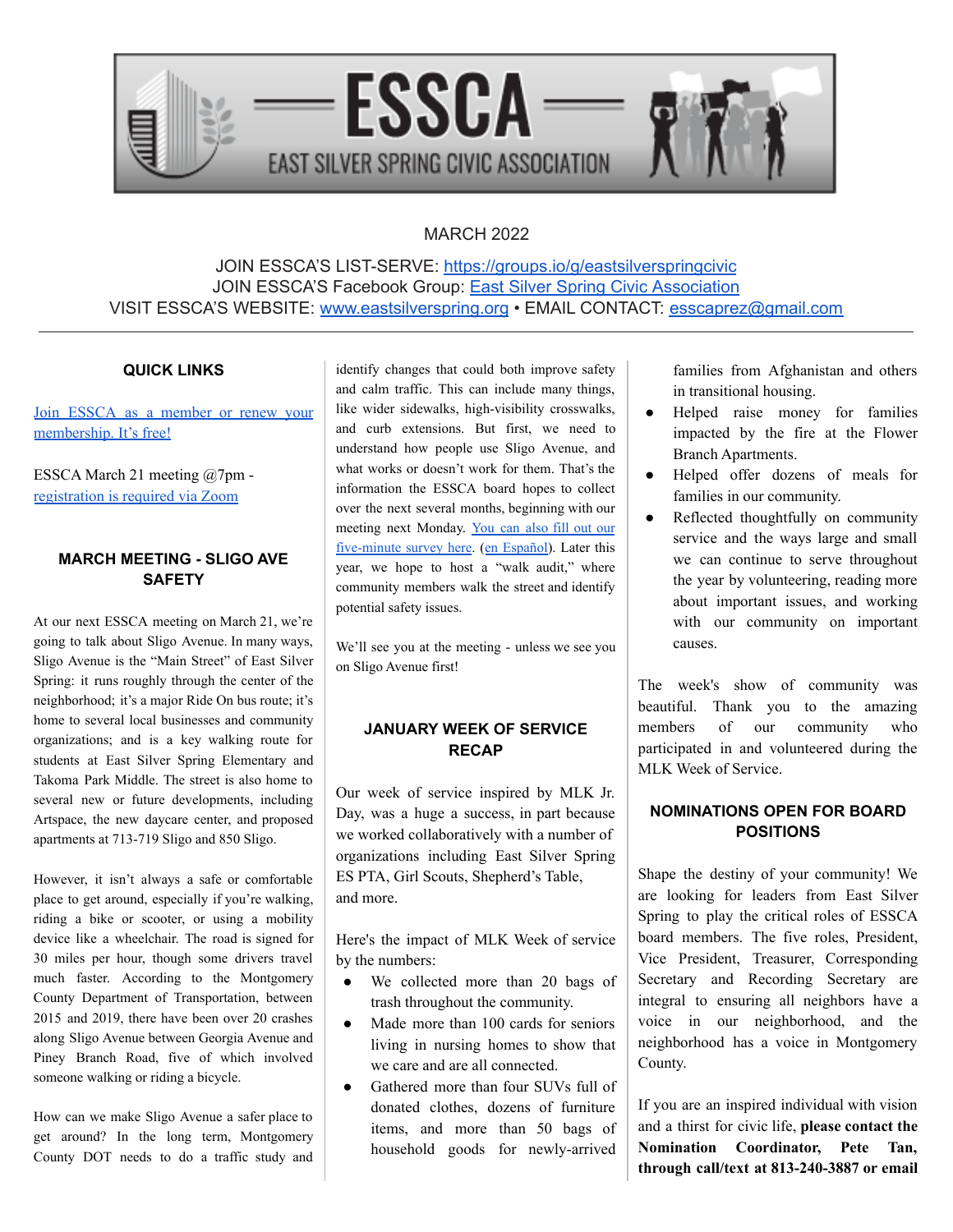**at petetan@silverspringinc.com**. Send in your nomination by the *April 16 deadline*. Early candidates will be announced at the March 21 meeting. The final nomination list will be included in the ESSCA newsletter one week prior to our May 16 meeting and election.

After several years of service, Treasurer Steve Knight does not intend to seek reelection. If you are interested in learning more about what this position entails, please feel free to email Steve at ESSCATreasurer@gmail.com. President Tim Haverland is also not seeking reelection after four years of service in this position. If you're interested in what the President position is all about, please contact Tim at esscaprez@gmail.com.

Candidates for Board positions must have been a member during the prior year (2020-2021) or any previous year. If you are new to ESSCA this year (2021-2022) we welcome your service! We have three great committees (Welcoming, Planning, Environment) for you to serve on. Please let us know how you can help by [filling](https://docs.google.com/forms/d/e/1FAIpQLSfTvkpdaSEGGeY8KeHAPAmvc8i19_BxFcHk_4jpyoEvCVvdvw/viewform?usp=sf_link) out our [Committee](https://docs.google.com/forms/d/e/1FAIpQLSfTvkpdaSEGGeY8KeHAPAmvc8i19_BxFcHk_4jpyoEvCVvdvw/viewform?usp=sf_link) Interest Form.

No matter how long you've been an ESSCA member, you will be welcomed as a valuable contributor and part of the ESSCA team.

### **ESSCAFest May 7**

Our annual neighborhood party celebrating Spring and the creativity of our community will be on Saturday. May 7. Mark your calendars, and if you have a talent you'd like to share with your neighbors, please contact Tim Haverland at [esscaprez@gmail.com](mailto:esscaprez@gmail.com). Dance, music, poetry, stand-up comedy … every talent is welcome from all ages.

We also could use some volunteers to help with planning, setup, and cleanup. Thanks!



### **PLANNING NOTES**

Plans are moving forward for a new apartment building at 713-719 Sligo Avenue, and representatives from the developer shared them with community members at a meeting March 2.

The building would replace what is currently a junkyard near the intersection of Sligo and Ritchie avenues. It would have 98 one, two, and three-bedroom apartments, all of which are set aside for households making half the area's median income (or roughly \$50,000/year). There will be one floor of underground parking, and the developers worked with the county on a traffic and parking study to assess the necessary number of parking spaces. It'll also include a community meeting space that will be available for local groups to use (including ESSCA). In front of the building along Sligo Avenue there will be a new, wider sidewalk.

Throughout the property there will be landscaping with native plants designed to do active stormwater management, collecting and filtering water so it does not run down to Silver Spring as happens today. The development team is also working to preserve a large hickory tree at the rear of the property.

This project was originally proposed in 2018. Over the past several months, members of the ESSCA board as well as immediate neighbors have met with the developers to help them refine and improve the building's design. Next up, the developers will submit plans to the Planning Department for review and approval.

For more information, you can see the [slides](https://tinyurl.com/2p83cjvt) from the [meeting](https://tinyurl.com/2p83cjvt) or contact Heather Dlhopolsky at [hdlhopolsky@wiregill.com](mailto:hdlhopolsky@wiregill.com) or 301/263-6275.

#### **ENVIRONMENT NOTES**

ESSCA Environment Committee - VINE PATROL

Do you have **[English](https://www.lewisginter.org/english-ivy/) ivy** growing on any trees in your yard? Because it is winter and English ivy is evergreen, you can easily see if it's growing on one of your trees. It forms a thick green wrap around the tree starting from the base and climbing up the trunk, sometimes all the way to the top! It might even be lurking in your back yard or in the alley behind your house.

If you have English ivy on your trees, you have a potential BIG HEADACHE on your hands! Left unchecked, the ivy will kill the tree, you will lose its shade, and you may have a big bill to pay to take it down when it dies.

The GOOD NEWS is you can prevent this by [removing](https://www.youtube.com/watch?v=42TibaNjJo8) the English Ivy from the tree, and it is easy to do!

The East Silver Spring Civic Association Environment Committee organizes vine removals throughout our community - [join](https://docs.google.com/forms/d/e/1FAIpQLSfTvkpdaSEGGeY8KeHAPAmvc8i19_BxFcHk_4jpyoEvCVvdvw/viewform?usp=sf_link) our [committee](https://docs.google.com/forms/d/e/1FAIpQLSfTvkpdaSEGGeY8KeHAPAmvc8i19_BxFcHk_4jpyoEvCVvdvw/viewform?usp=sf_link) for invites!

[English](https://mgnv.org/plants/invasive-plants/english-ivy/) ivy is an evergreen, perennial woody vine that can grow up to 100 feet tall and currently threatens trees on private property and our public natural areas. And you likely have it growing in your own yard because it has been, and continues to be, sold as a "low-maintenance" groundcover across the United States. As an invasive groundcover, English ivy outcompetes othe[r](https://www.plantnovanatives.org/groundcovers) native [groundcovers](https://www.plantnovanatives.org/groundcovers) that would support essential [pollinators](https://www.xerces.org/pollinator-conservation) and [insects](https://homegrownnationalpark.org/tallamys-hub-1) that feed birds and other [wildlife.](https://homegrownnationalpark.org/tallamys-hub-1) It also [harbors](https://colinpurrington.com/2018/11/kill-your-english-ivy/) lots of [mosquitos](https://colinpurrington.com/2018/11/kill-your-english-ivy/).

English ivy becomes even more hazardous and invasive when it climbs trees and other structures. The mature ivy will eventually smother your tree, leading to the big bill to remove it and the loss of its shade. As it matures, it produces berries which the birds then spread into natural areas where other trees can be killed and food sources and habitat for birds and insects are eliminated. It will easily spread to your neighbor's trees, your neighbor's garden, your neighborhood park, and virtually anywhere a bird will fly.